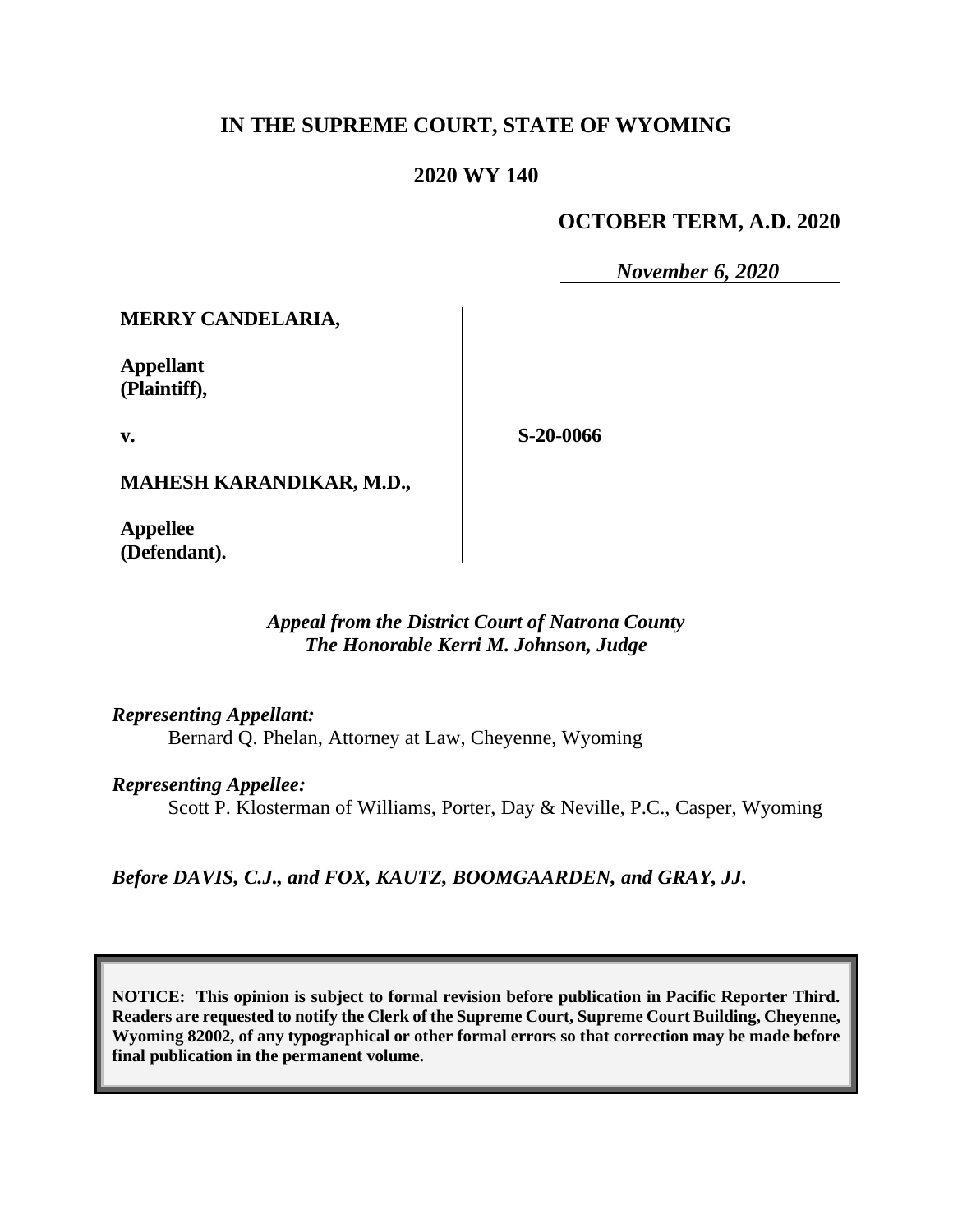**DAVIS**, Chief Justice.

[¶1] Merry Candelaria filed a complaint against Mahesh Karandikar, M.D., which alleged that he negligently treated her spinal condition. The district court found that her complaint was barred by the statute of limitations and granted Dr. Karandikar's motion for summary judgment. We affirm.

### **ISSUE**

[¶2] Ms. Candelaria presents a single issue on appeal, which we restate as:

Did the district court correctly rule on summary judgment that Ms. Candelaria's complaint against Dr. Karandikar was barred by the statute of limitations under Wyo. Stat. Ann. § 1-3-107?

## **FACTS**

[¶3] Merry Candelaria began seeing Dr. Karandikar at Mountain View Regional Hospital in Casper in October 2013, and her treatment with him continued until March 16, 2016. During that time, he performed seven surgeries on her spine, several of which were done to repair or replace failing hardware. In the midst of these multiple surgeries, on April 28, 2015, Ms. Candelaria sought a second opinion from Dr. Timothy Wirt in Colorado. Concerning that consultation, she testified:

> A. His first statement to me was, "I reviewed this." He said, "Your back is an absolute mess."

Q. Okay.

A. And I said, "Well, I understand that. That's why I came for a consult."

And he said to me that he would not – he said, "There's nothing I can do for you." He said, "Your back is just an absolute mess." He said, "I won't touch it."

- Q. Okay.
- A. He said, "It's too much to try to fix."
- Q. Okay. And so did he make any other comments?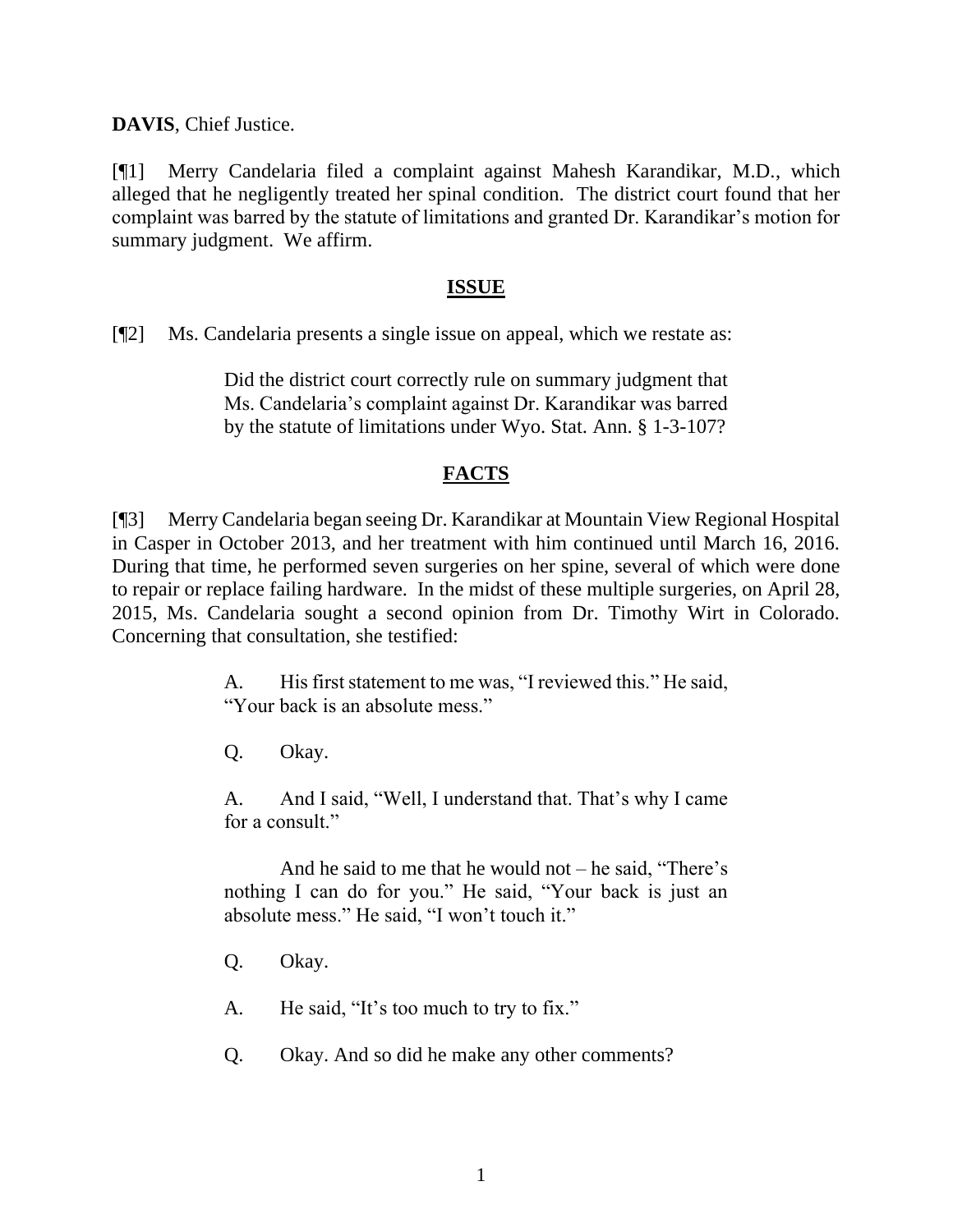A. Yes. He stated to me that when I returned to Casper – he said, "You need to run as far as you can from him," he said, "because he's going to kill you before it's over."

- Q. Okay.
- A. He said, "He is doing this. You are just money to him."

[¶4] On her return, Ms. Candelaria contacted other surgeons in Casper, but none would see her, so she continued her care with Dr. Karandikar. Her final two surgeries with him were in January and February 2016. The January surgery was done to repair a dislodged rod and to re-fuse part of her spine. The February surgery was done to clean out an infection that developed in that same surgical wound.

[¶5] On March 15, 2016, Plaintiff saw Dr. Mark Dowell, an infectious disease specialist in Casper. Concerning that visit, she testified:

> Q. Okay. And you saw him on March 15th, 2016. So that's the day before your last appointment with Dr. Karandikar?

A. Correct.

Q. All right. And when you met with him, I think you told me some things that he said. And I'd like to go back over that –

\* \* \* \*

Q. . . . You mentioned to me that upon examination, he asked you, "Who did this to your back?"

A. Correct.

Q. And you said Dr. Karandikar, and he was swearing.

A. Yes.

Q. Okay. Did he say to you that Dr. Karandikar had done something wrong?

A. He had stated to me that the washout was not done correctly because "If it would have been," he said, "you would not be here right now."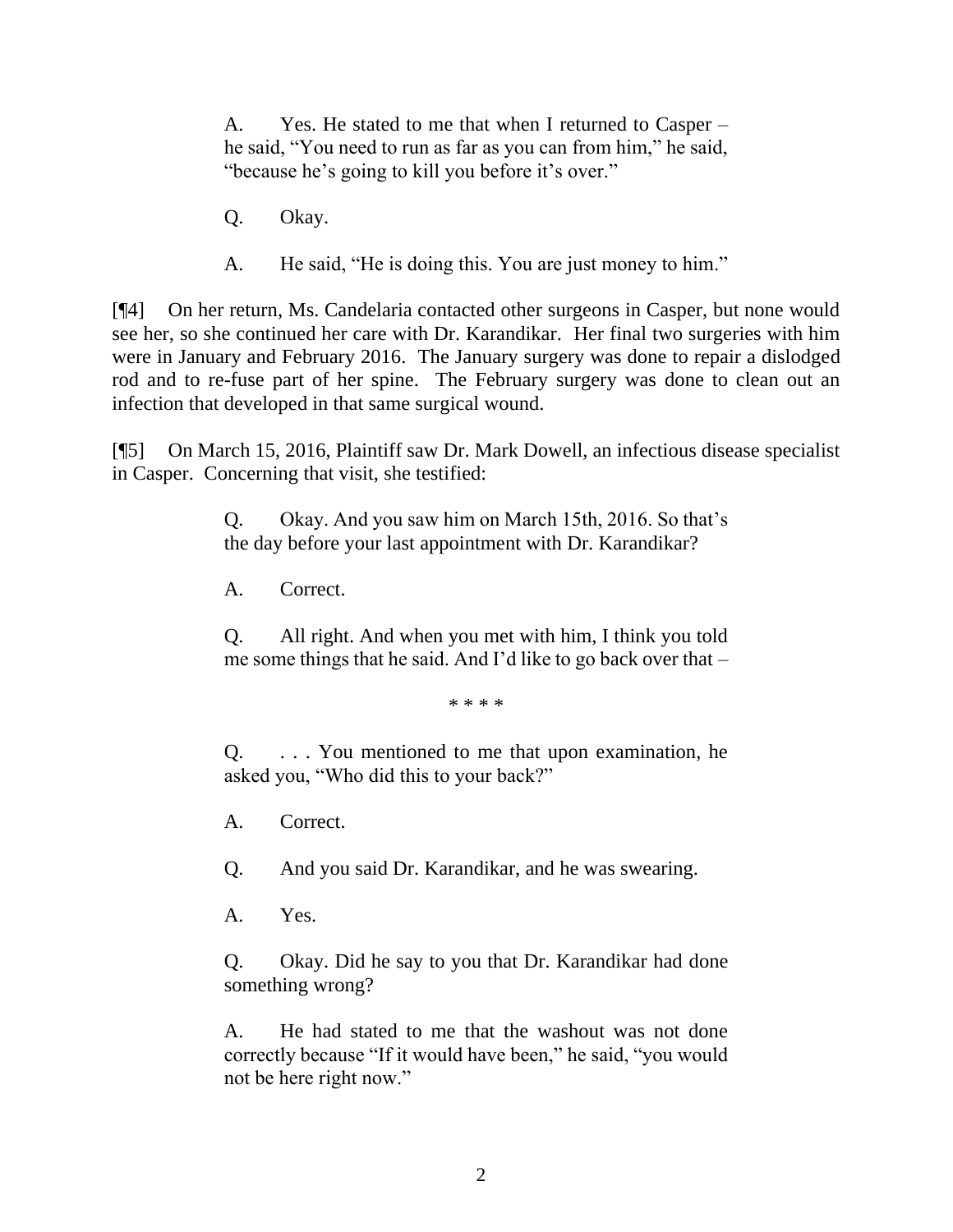Q. Okay.

A. He said, "I would not have drained a liter and a half of infection out of your back."

Q. Did you conclude at that point that Dr. Karandikar had treated you inappropriately and committed malpractice?

A. Yeah. I had – yes. And I had thought that before I seen Dr. Dowell.

[¶6] On March 16, 2016, Ms. Candelaria saw Dr. Karandikar for the final time and terminated their doctor/patient relationship. On March 29, 2016, on referral from Dr. Dowell, she saw Dr. Clayton Turner, a surgeon with Advantage Orthopedics & Neurosurgery in Casper.

> Q. Did Dr. Turner tell you that Dr. Karandikar had done something wrong?

> A. He did not state a doctor's name. He just stated that the – he said, "I've never seen such a mess. What was he trying to do?"

> > And I said, "I can't answer that because I don't know."

He just used the term "he." He didn't state a name.

Q. Okay. So did you take that to mean Dr. Karandikar—

A. Yes.

\* \* \* \*

Q. So at this point, you felt, based upon what Dr. Wirt, Dr. Dowell, and Dr. Turner had said to you, that Dr. Karandikar had erred in his care –

- A. Yes.
- $Q.$  of you?
- A. Mm-hmm.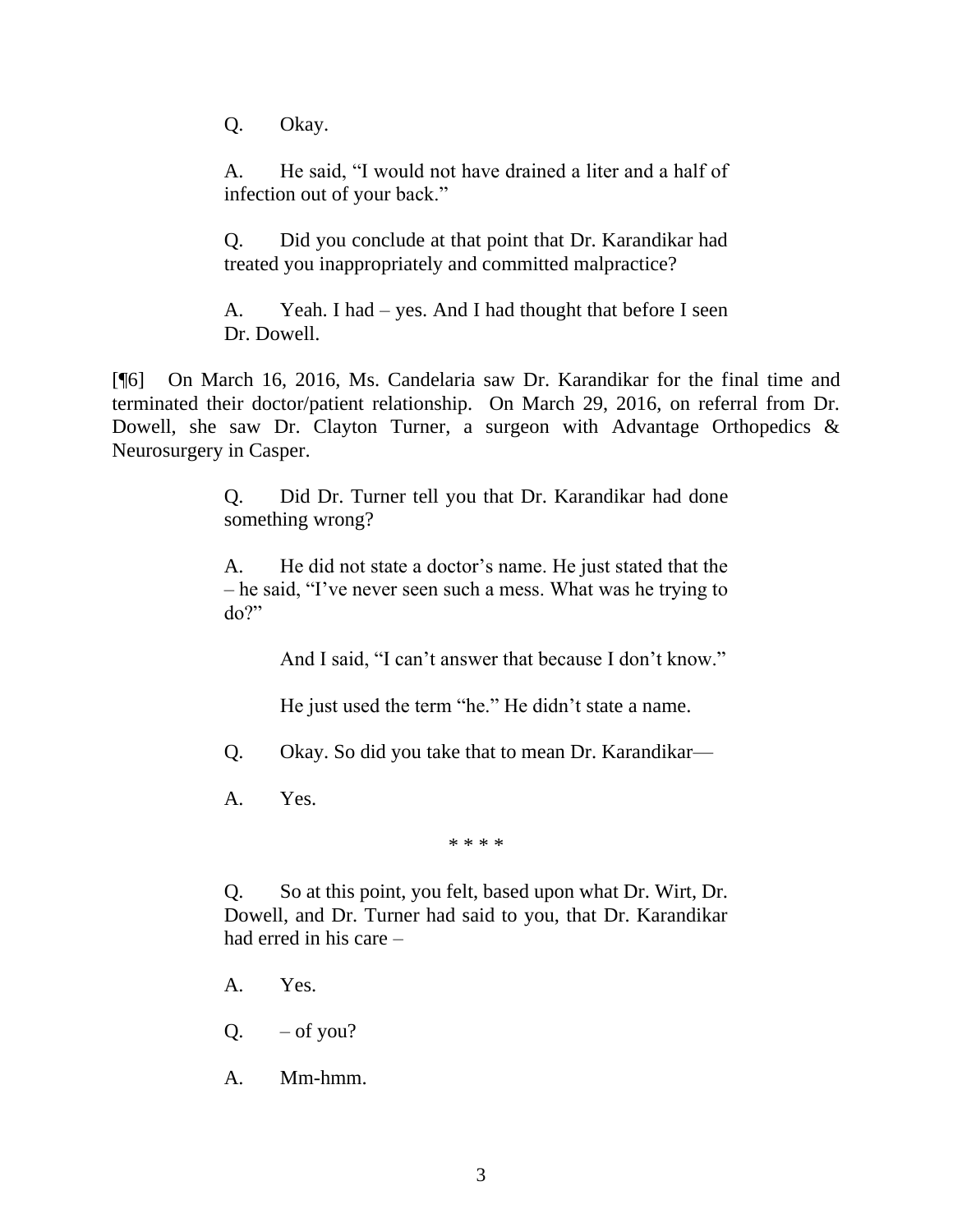[¶7] On March 12, 2018, Ms. Candelaria filed a claim against Dr. Karandikar with the Wyoming Medical Review Panel, and on May 22, 2018, the Panel dismissed her claim due to Dr. Karandikar's waiver of review. On June 29, 2018, she filed a complaint against Dr. Karandikar and Mountain View Regional Hospital, alleging that Dr. Karandikar did not meet the applicable standard of care in his performance of the surgeries on her and in her after care. $<sup>1</sup>$ </sup>

[¶8] Dr. Karandikar moved for summary judgment on the ground that the complaint was barred by the statute of limitations, Wyo. Stat. Ann. § 1-3-107.<sup>2</sup> The district court granted Dr. Karandikar's motion. It reasoned that Ms. Candelaria knew or had reason to know of her claim against Dr. Karandikar "when she visited Dr. Wirt in 2015, attempted to obtain second opinions from Casper Orthopedics and Wyoming Medical Center and visited Dr. Dowell regarding the infection in her back." The court then applied the continuous treatment rule, and based on that rule found that the statute of limitations began to run on March 16, 2016, the date of her last appointment with Dr. Karandikar.

[¶9] The parties agreed that the filing of the claim with the Medical Review Panel on March 12, 2018 tolled the running of the statute of limitations until thirty days after the Panel's dismissal order, or until June 21, 2018. The court then added the four days that Ms. Candelaria had remaining before filing with the panel and established June 25, 2018 as the date on which the limitations period expired. Because the complaint was not filed until June 29, 2018, the court concluded that it was untimely.

[¶10] Ms. Candelaria filed a timely notice of appeal from the district court's order granting summary judgment.

I enclose another check in the amount of \$70.00 drawn on the same account [and] a complaint and a copy. Please file the complaint as soon as it is received. If the first complaint and check arrive please r[e]turn to me or destroy the check. Please provide me with a stamped copy of the filed complaint in the enclosed self addressed and stamped envelope.

<sup>&</sup>lt;sup>1</sup> The record indicates that counsel for Ms. Candelaria first mailed the complaint from Cheyenne to the district court in Casper on June 24, 2018, and then made a second attempt on June 28. In a cover letter that accompanied the second filing, Ms. Candelaria's counsel wrote:

On June 24, 2018, I sent to your office a complaint identical to the complaint enclose[d] with a check for the filing fee of \$70.00, Check no. 3469. I addressed it to your street address but without the Suite No. Today I have been informed that it has not yet arrived.

Ms. Candelaria does not rely upon counsel's initial mailing of the complaint on June 24, and it is therefore not an issue on appeal.

<sup>2</sup> During summary judgment proceedings, the parties agreed that Mountain View Regional Hospital was no longer a party and that Ms. Candelaria would submit an order formally dismissing it from the action.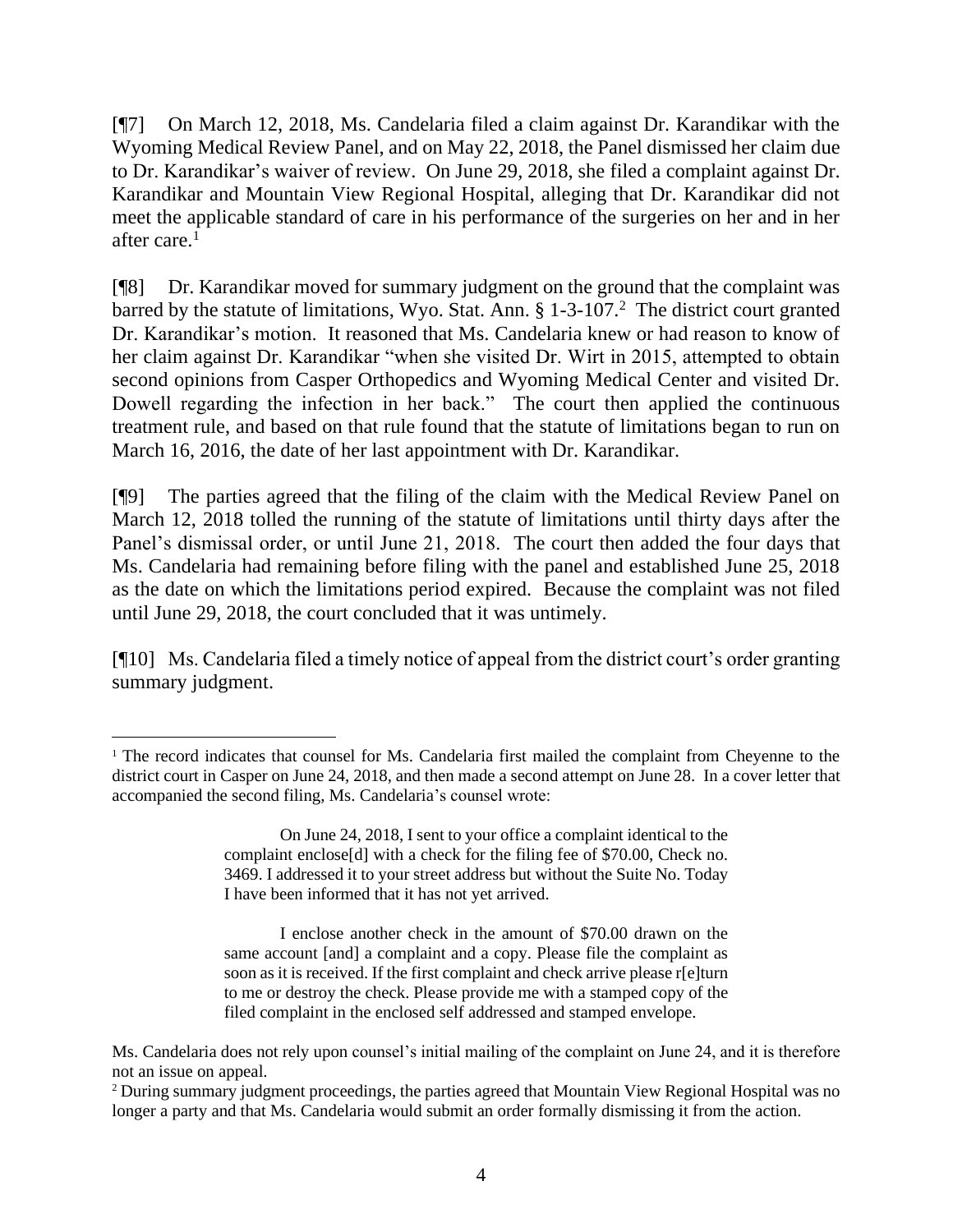#### **STANDARD OF REVIEW**

[¶11] Our review of a district court's grant of summary judgment is de novo.

We review a district court's order granting summary judgment de novo and afford no deference to the district court's ruling. *Thornock v. PacifiCorp*[, 2016 WY 93, ¶ 10, 379 P.3d 175, 179](http://www.westlaw.com/Link/Document/FullText?findType=Y&serNum=2039785923&pubNum=0004645&originatingDoc=I050886c0192511e9a573b12ad1dad226&refType=RP&fi=co_pp_sp_4645_179&originationContext=document&vr=3.0&rs=cblt1.0&transitionType=DocumentItem&contextData=(sc.Search)#co_pp_sp_4645_179)  [\(Wyo. 2016\).](http://www.westlaw.com/Link/Document/FullText?findType=Y&serNum=2039785923&pubNum=0004645&originatingDoc=I050886c0192511e9a573b12ad1dad226&refType=RP&fi=co_pp_sp_4645_179&originationContext=document&vr=3.0&rs=cblt1.0&transitionType=DocumentItem&contextData=(sc.Search)#co_pp_sp_4645_179) This Court reviews the same materials and uses the same legal standard as the district court. *[Id](http://www.westlaw.com/Link/Document/FullText?findType=Y&serNum=2039785923&pubNum=0006431&originatingDoc=I050886c0192511e9a573b12ad1dad226&refType=RP&originationContext=document&vr=3.0&rs=cblt1.0&transitionType=DocumentItem&contextData=(sc.Search))*. The record is assessed from the vantage point most favorable to the party opposing the motion ..., and we give a party opposing summary judgment the benefit of all favorable inferences that may fairly be drawn from the record. *[Id](http://www.westlaw.com/Link/Document/FullText?findType=Y&serNum=2039785923&pubNum=0006431&originatingDoc=I050886c0192511e9a573b12ad1dad226&refType=RP&originationContext=document&vr=3.0&rs=cblt1.0&transitionType=DocumentItem&contextData=(sc.Search))*. A material fact is one that would have the effect of establishing or refuting an essential element of the cause of action or defense asserted by the parties. *[Id](http://www.westlaw.com/Link/Document/FullText?findType=Y&serNum=2039785923&pubNum=0006431&originatingDoc=I050886c0192511e9a573b12ad1dad226&refType=RP&originationContext=document&vr=3.0&rs=cblt1.0&transitionType=DocumentItem&contextData=(sc.Search))*.

*Varela v. Goshen County Fairgrounds*, 2020 WY 124, ¶ 12, 472 P.3d 1047, 1052 (Wyo. 2020) (quoting *Kaufman v. Rural Health Dev., Inc.*[, 2019 WY 62, ¶ 15, 442 P.3d 303, 308](http://www.westlaw.com/Link/Document/FullText?findType=Y&serNum=2048437656&pubNum=0004645&originatingDoc=Iaf5141b0fec211ea90aaf658db4bc3dc&refType=RP&fi=co_pp_sp_4645_307&originationContext=document&vr=3.0&rs=cblt1.0&transitionType=DocumentItem&contextData=(sc.Search)#co_pp_sp_4645_307)  [\(Wyo. 2019\)\)](http://www.westlaw.com/Link/Document/FullText?findType=Y&serNum=2048437656&pubNum=0004645&originatingDoc=Iaf5141b0fec211ea90aaf658db4bc3dc&refType=RP&fi=co_pp_sp_4645_307&originationContext=document&vr=3.0&rs=cblt1.0&transitionType=DocumentItem&contextData=(sc.Search)#co_pp_sp_4645_307).

[¶12] With respect to the application of a statute of limitations, we have said that "[i]f the material facts are in dispute, the application of a statute of limitations is a mixed question of law and fact; otherwise, it is a question of law." *Estate of Weeks by and through Rehm v. Weeks-Rohner*, 2018 WY 112, ¶ 30, 427 P.3d 729, 737 (Wyo. 2018) (quoting *[Carnahan](http://www.westlaw.com/Link/Document/FullText?findType=Y&serNum=2027383828&pubNum=0004645&originatingDoc=I583517e0c2af11e89a72e3efe6364bb2&refType=RP&fi=co_pp_sp_4645_1073&originationContext=document&vr=3.0&rs=cblt1.0&transitionType=DocumentItem&contextData=(sc.Keycite)#co_pp_sp_4645_1073)  v. Lewis*[, 2012 WY 45, ¶ 27, 273 P.3d 1065, 1073 \(Wyo. 2012\)\)](http://www.westlaw.com/Link/Document/FullText?findType=Y&serNum=2027383828&pubNum=0004645&originatingDoc=I583517e0c2af11e89a72e3efe6364bb2&refType=RP&fi=co_pp_sp_4645_1073&originationContext=document&vr=3.0&rs=cblt1.0&transitionType=DocumentItem&contextData=(sc.Keycite)#co_pp_sp_4645_1073). This appeal also presents a question of statutory interpretation, which we review de novo. *Life Care Center of Casper v. Barrett*, 2020 WY 57, ¶ 12, 462 P.3d 894, 898 (Wyo. 2020) (quoting *[Sullivan v.](http://www.westlaw.com/Link/Document/FullText?findType=Y&serNum=2048711616&pubNum=0004645&originatingDoc=I9e9c01f08f3e11ea8b0f97acce53a660&refType=RP&fi=co_pp_sp_4645_1259&originationContext=document&vr=3.0&rs=cblt1.0&transitionType=DocumentItem&contextData=(sc.Search)#co_pp_sp_4645_1259)  State*[, 2019 WY 71, ¶ 7, 444 P.3d 1257, 1259 \(Wyo. 2019\)\)](http://www.westlaw.com/Link/Document/FullText?findType=Y&serNum=2048711616&pubNum=0004645&originatingDoc=I9e9c01f08f3e11ea8b0f97acce53a660&refType=RP&fi=co_pp_sp_4645_1259&originationContext=document&vr=3.0&rs=cblt1.0&transitionType=DocumentItem&contextData=(sc.Search)#co_pp_sp_4645_1259).

## **DISCUSSION**

[¶13] Generally, a medical malpractice claim must be brought within two years of the date of the alleged act, error, or omission. Wyo. Stat. Ann. § 1-3-107(a)(i) (LexisNexis 2019). The statute provides as follows in relevant part:

> (a) A cause of action arising from an act, error or omission in the rendering of licensed or certified professional or health care services shall be brought within the greater of the following times:

> > (i) Within two (2) years of the date of the alleged act, error or omission, except that a cause of action may be instituted not more than two (2) years after discovery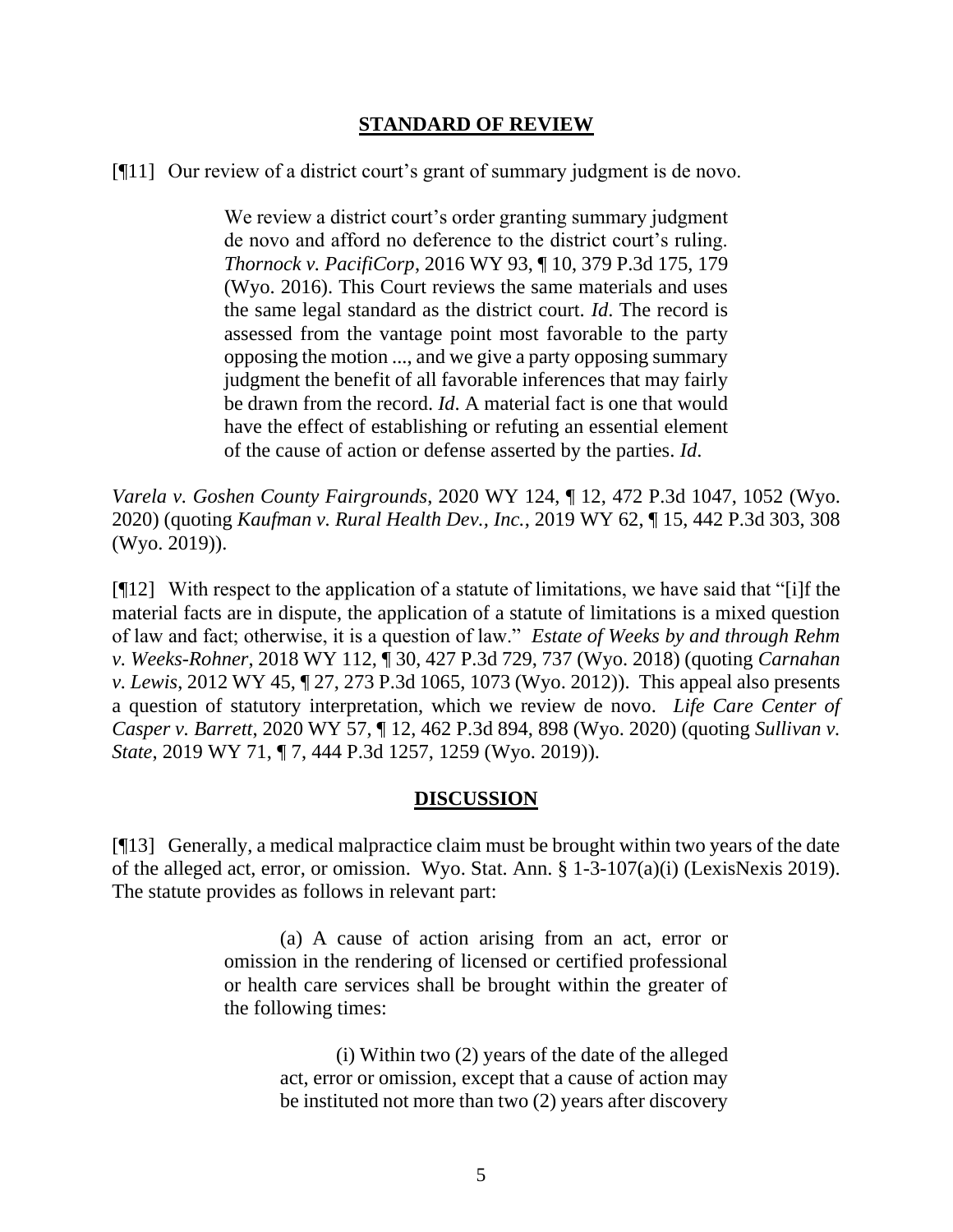of the alleged act, error or omission, if the claimant can establish that the alleged act, error or omission was:

> (A) Not reasonably discoverable within a two (2) year period; or

> (B) The claimant failed to discover the alleged act, error or omission within the two (2) year period despite the exercise of due diligence.

Wyo. Stat. Ann. § 1-3-107(a).

[ $[14]$ ] The exceptions found in subsection  $107(a)(i)(A)$  and (B) incorporate the discovery rule, meaning that if the exceptions apply, the statute of limitations is triggered under them when a claimant knows or has reason to know of his or her cause of action. *Pioneer Homestead Apartments III v. Sargent Engineers, Inc.*, 2018 WY 80, ¶ 17, 421 P.3d 1074, 1079 (Wyo. 2018) (citing *Adelizzi v. Stratton*, 2010 WY 148, ¶ 16, 243 P.3d 563, 567 (Wyo. 2010); *Robert L. Kroenlein Trust v. Kirchhefer*, 2015 WY 127, ¶ 16, 357 P.3d 1118, 1124 (Wyo. 2015)). We have also adopted the continuous treatment rule, which provides that "where the defendant physician has provided a continuing course of care for the same or related complaints, the cessation of treatment completes the 'act' which starts the running of the statutory period for filing suit." *Nobles v. Memorial Hosp. of Laramie County*, 2013 WY 66, ¶ 18, 301 P.3d 517, 522 (Wyo. 2013) (quoting *[Metzger v. Kalke](http://www.westlaw.com/Link/Document/FullText?findType=Y&serNum=1985155641&pubNum=0000661&originatingDoc=I7e0e8394c78e11e2a160cacff148223f&refType=RP&fi=co_pp_sp_661_417&originationContext=document&vr=3.0&rs=cblt1.0&transitionType=DocumentItem&contextData=(sc.Search)#co_pp_sp_661_417)*, [709 P.2d 414, 417 \(Wyo. 1985\)\)](http://www.westlaw.com/Link/Document/FullText?findType=Y&serNum=1985155641&pubNum=0000661&originatingDoc=I7e0e8394c78e11e2a160cacff148223f&refType=RP&fi=co_pp_sp_661_417&originationContext=document&vr=3.0&rs=cblt1.0&transitionType=DocumentItem&contextData=(sc.Search)#co_pp_sp_661_417).

[¶15] The parties agree that the continuous treatment rule applies, and that under that rule, March 16, 2016 (the date that Dr. Karandikar last treated Ms. Candelaria) was the date of the alleged act, error, or omission. Ms. Candelaria contends, however, that that is not the date from which the limitations period runs. She argues that the date of actual discovery triggers the statute of limitations, and that since she discovered her claim on March 29, 2016 when she saw Dr. Turner, that is the date from which the two-year period runs. In support of her argument, she points to our holdings in *Metzger* and to the language of Wyo. Stat. Ann. § 1-3-107(a). We will address each argument in turn and then address the statute's application to the undisputed facts in this case.

# **A.** *Metzger* **Holdings**

[¶16] Ms. Candelaria first contends that in *Metzger*, this Court held that the statute of limitations for a medical malpractice claim is triggered when the plaintiff discovers her claim, not when the claim is reasonably discoverable. We disagree with this reading of the decision.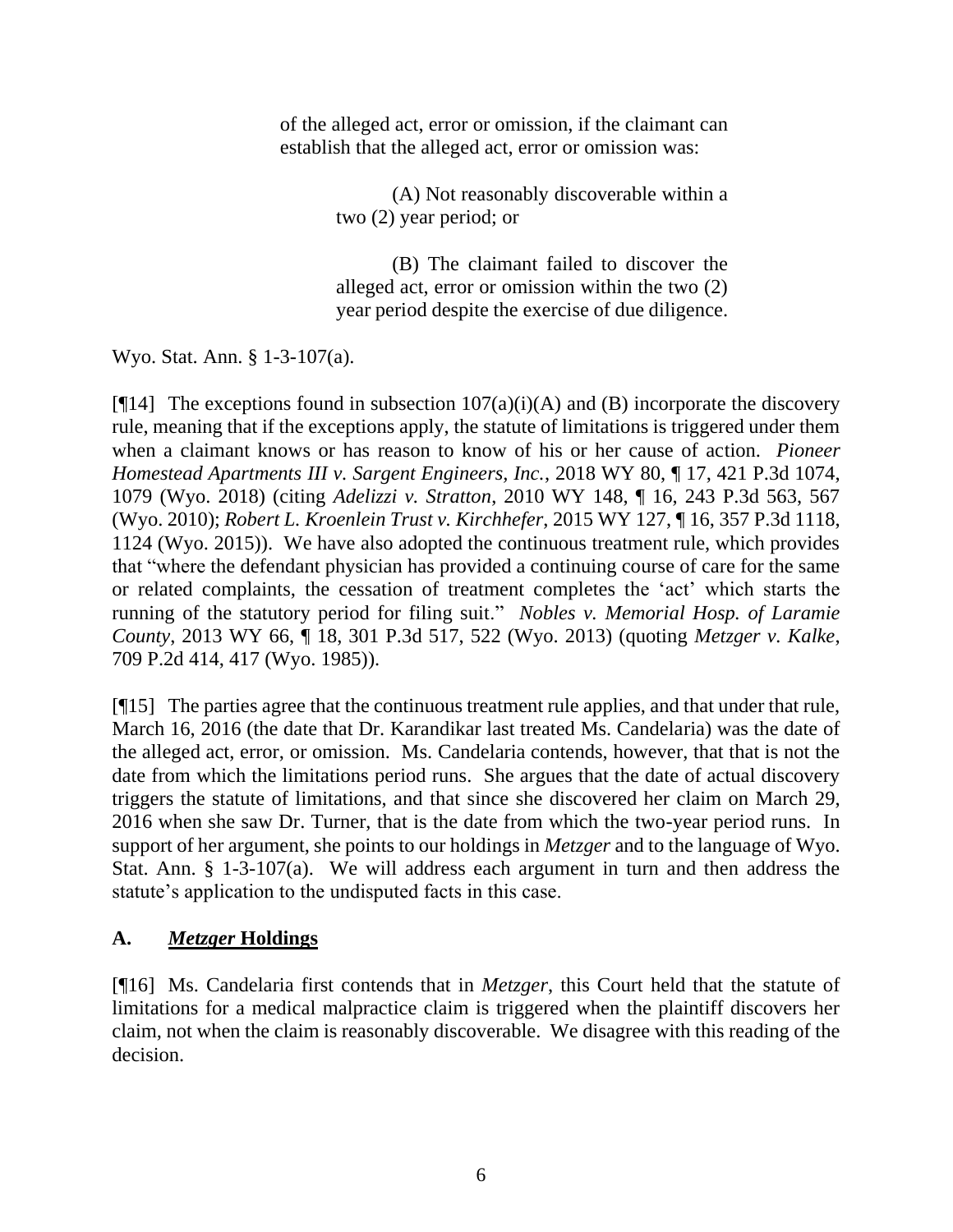[¶17] In *Metzger*, Carolyn Metzger and her husband sued two physicians for their failure to diagnose a pituitary tumor when she was under their care during her pregnancy. *Metzger*, 709 P.2d at 415-16. Ms. Metzger last saw one of the defendant physicians, Ruqaiya Hussain, M.D., on May 12, 1981, and the other defendant physician, Hein Kalke, M.D., on September 28, 1981. *Id*. at 415. She and her husband filed their action against the defendant physicians on September 13, 1983. *Id*. at 416. The Court adopted the continuous treatment rule, and with respect to the claim against Dr. Kalke, it held that the complaint was timely filed because it was filed within two years of his last treatment of Ms. Metzger. *Id*.

[¶18] With respect to the claim against Dr. Hussain, the plaintiffs made no attempt to rely on the discovery exception incorporated into Wyo. Stat. Ann.  $\S 1-3-107(a)(i)(A)$  and (B), and instead asserted that they actually discovered the alleged act or omission of Dr. Hussain in the second year after his last treatment of Ms. Metzger on May 12, 1981. *Metzger*, 709 P.2d at 417-18. They contended that they were therefore entitled to an additional six months to file their claim under subsection  $107(a)(iv)$ , which provides that "[i]f under paragraph (i) . . . of this subsection, the alleged act, error or omission is discovered during the second year of the two (2) year period from the date of the act, error or omission, the period for commencing a lawsuit shall be extended by six (6) months." *Id*. at 418. The Court agreed and interpreted section  $107(a)(iv)$  to apply as follows:

> Subsection (a)(iv) speaks of the time of discovery of the "alleged act, error or omission," which simply means the date on which the plaintiff first learns of the wrongdoing which forms the basis of his complaint. Whether the injured party should have learned or had reason to know of the wrongful act at an earlier date is irrelevant *for purposes of this portion of the statute*.

*Metzger*, 709 P.2d at 418 (emphasis added).

[¶19] The Court completed its analysis by first defining what constitutes actual notice of a medical malpractice claim. *Metzger*, 709 P.2d at 418-20. It then concluded that the plaintiffs did not have actual notice until the second year after the date of last treatment, and that they were therefore entitled to the six-month extension of the limitations period provided under subsection 107(a)(iv). *Id*. at 420.

[¶20] The Court did not hold that the discovery rule does not apply to medical malpractice claims or that the statute of limitations for such claims always runs from the date of actual notice. The holding addressed only the application of Wyo. Stat. Ann. § 1-3-107(a)(iv), when a plaintiff discovers her claim in the second year after the alleged act, error, or omission. Here, Ms. Candelaria concedes that she discovered her claim less than two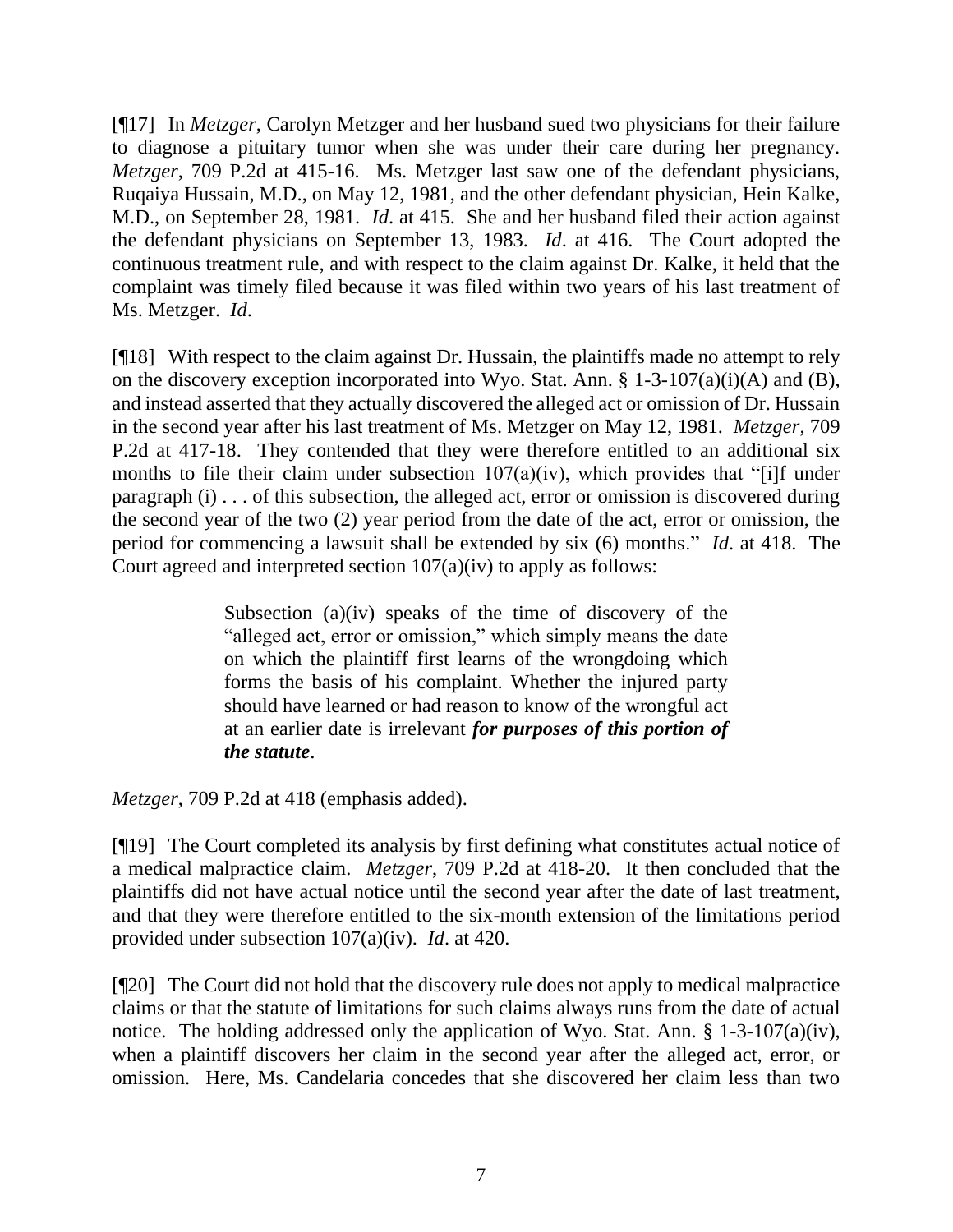weeks after her last treatment with Dr. Karandikar, not in the second year, and therefore subsection 107(a)(iv) and the *Metzger* holdings interpreting that provision do not apply.

## **B. Language of Wyo. Stat. Ann. § 1-3-107(a)**

 $[$ [[21] Ms. Candelaria next points to section 107(a), which states, "A cause of action arising from an act, error or omission in the rendering of licensed or certified professional or health care services shall be brought *within the greater of the following times*," as a basis to measure the limitations period from the date of discovery. Wyo. Stat. Ann. § 1-3- 107(a) (emphasis added). She argues that the emphasized language means that the statute of limitations will run from either the date of the act, error, or omission, or from the date of discovery, whichever results in a longer limitations period. This reading finds no support in the statute and is contrary to our precedent.

[¶22] When interpreting a statute, we look to the plain meaning of the words used and consider the statute as a whole, "giving effect to every word, clause, and sentence according to their arrangement and connection." *Life Care Center*, ¶ 16, 462 P.3d at 898-99 (quoting *Sullivan*[, ¶ 10, 444 P.3d at 1259-60\)](http://www.westlaw.com/Link/Document/FullText?findType=Y&serNum=2048711616&pubNum=0004645&originatingDoc=I9e9c01f08f3e11ea8b0f97acce53a660&refType=RP&fi=co_pp_sp_4645_1259&originationContext=document&vr=3.0&rs=cblt1.0&transitionType=DocumentItem&contextData=(sc.Search)#co_pp_sp_4645_1259). Section 107(a) reads in relevant part:

> (a) A cause of action arising from an act, error or omission in the rendering of licensed or certified professional or health care services shall be brought *within the greater of the following times*:

> > (i) Within two (2) years of the date of the alleged act, error or omission, except that a cause of action may be instituted not more than two (2) years after discovery of the alleged act, error or omission, if the claimant can establish that the alleged act, error or omission was:

> > > (A) Not reasonably discoverable within a two (2) year period; or

> > > (B) The claimant failed to discover the alleged act, error or omission within the two (2) year period despite the exercise of due diligence.

(ii) For injury to the rights of a minor, by his eighth birthday or within two (2) years of the date of the alleged act, error or omission, whichever period is greater . . . .

\* \* \* \*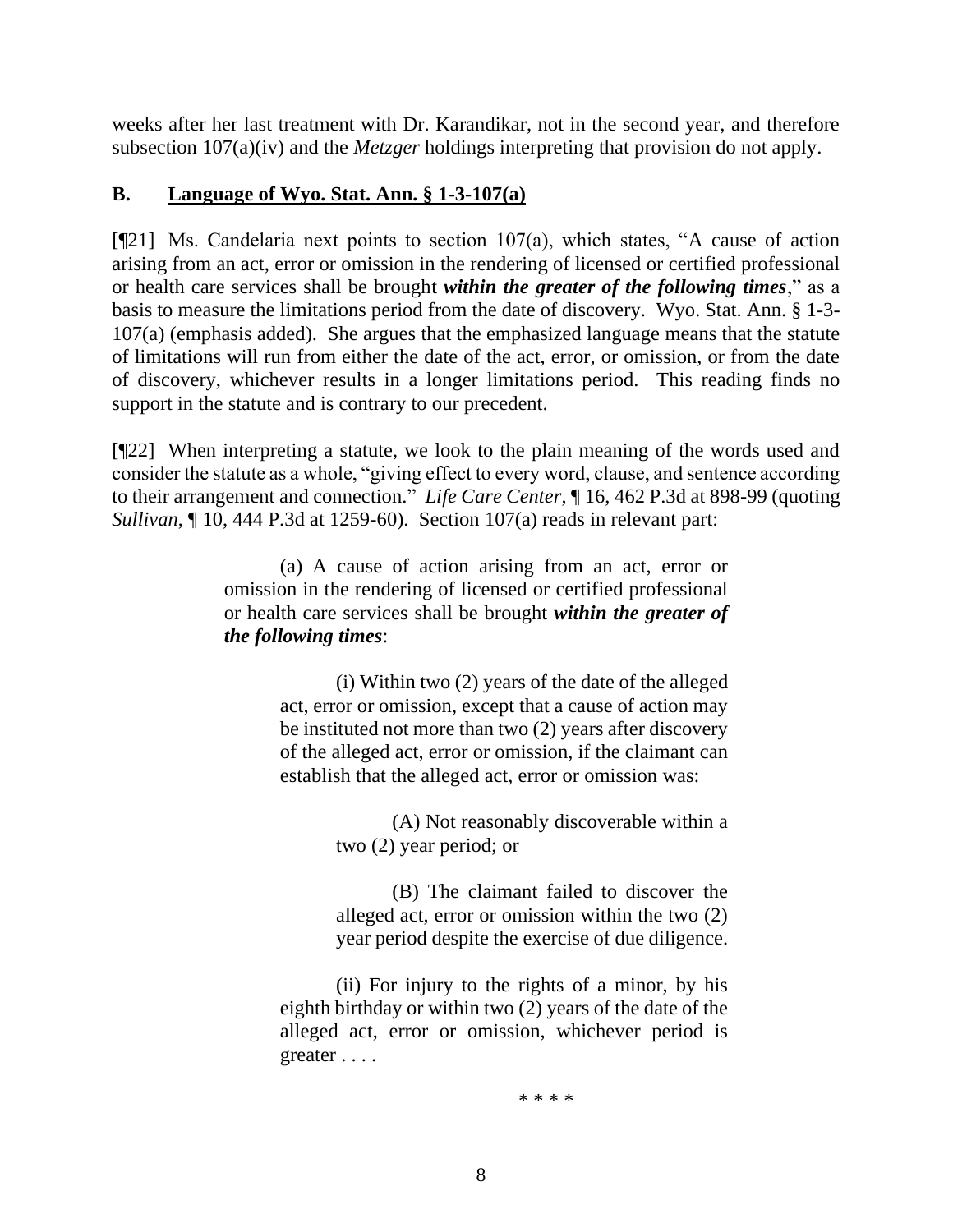(iii) For injury to the rights of a plaintiff suffering from a legal disability other than minority, within one (1) year of the removal of the disability;

(iv) If under paragraph (i) or (ii) of this subsection, the alleged act, error or omission is discovered during the second year of the two (2) year period from the date of the act, error or omission, the period for commencing a lawsuit shall be extended by  $six(6)$  months.

Wyo. Stat. Ann. § 1-3-107(a) (emphasis added).

[ $[$ 23] It is undisputed that section  $107(a)(i)$  is the provision that applies to Ms. Candelaria's claim. By its plain terms, it requires that a claim be filed within two years of the alleged act, error, or omission, *except* in the case of a claim that was not discoverable in that two-year period. If the claim was discovered or reasonably discoverable within those two years, it must be filed within either two years of the act, error, or omission, or two years plus six months if section 107(a)(iv) applies. In other words, if the act, error, or omission is discovered within two years, the date of actual discovery does not affect the running of the limitations period unless section  $107(a)(iv)$  applies to extend the period.<sup>3</sup>

[ $[$ 24] As to the meaning of section 107(a)'s phrase, "within the greater of the following times," the more reasonable interpretation is that it refers to the provisions that immediately follow it, which are subsections (i) thru (iv). Each subsection provides a method to calculate the date from which the statute of limitations will run under a specified circumstance, and it is apparent that more than one subsection may apply in a given case. In those cases where more than one of the section  $107(a)$  subsections applies, section  $107(a)$ allows application of the one that provides the longer limitations period.

[¶25] This interpretation fits with the way in which we have consistently applied the statute of limitations under Wyo. Stat. Ann. § 1-3-107. For example, in *Vance v. Wyomed Laboratory, Inc.*, the plaintiff sued a breath testing lab for negligent testing, and we upheld the dismissal of his claims as time barred.  $2016$  WY 61,  $\P$  $1-3$ , 375 P.3d 746, 747 (Wyo. 2016). Applying section 107, we explained:

<sup>&</sup>lt;sup>3</sup> Section 107(a)(iv) in fact illustrates the unreasonableness of Ms. Candelaria's proffered interpretation. If the date of actual discovery was the event that triggered the statute of limitations in all cases, there would be no need to extend the limitations period by six months for those claims discovered in the second year. *See Hayse v. Wyo. Bd. of Coroner Standards*, 2020 WY 4, ¶ 9, 455 P.3d 267, 272 (Wyo. 2020) ("This Court will not interpret a statute in a way which renders any portion of it meaningless or in a manner producing absurd results.") (quoting *Adekale v. State*[, 2015 WY 30, ¶ 13, 344 P.3d 761, 765-66](http://www.westlaw.com/Link/Document/FullText?findType=Y&serNum=2035504869&pubNum=0004645&originatingDoc=I6cbad250326511eaa49a848616f1a2d2&refType=RP&fi=co_pp_sp_4645_765&originationContext=document&vr=3.0&rs=cblt1.0&transitionType=DocumentItem&contextData=(sc.Search)#co_pp_sp_4645_765) (Wyo. 2015)).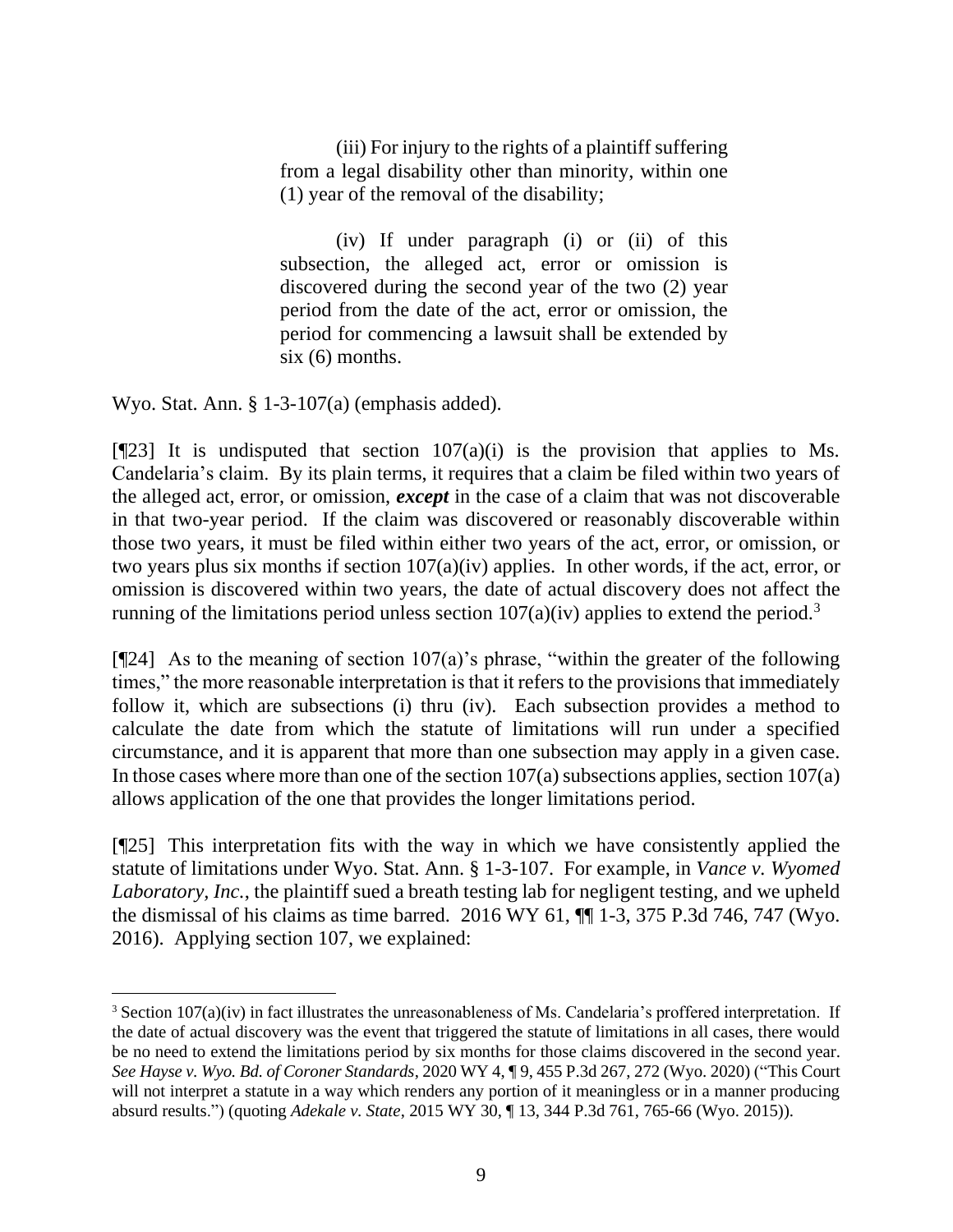Each of Mr. Vance's claims is based on an "act, error or omission" which occurred on December 5, 2012. Mr. Vance asserts that he discovered the facts supporting his claims sixtynine days later, on February 12, 2013. Because he discovered those facts within the first year after December 5, 2012, § 1–  $3-107(a)$  required that Mr. Vance bring those claims within two years of the act, error or omission, which was December 5, 2014. Mr. Vance did not do so.

*Vance*, ¶ 16, 375 P.3d at 749.

[¶26] In *Lucky Gate Ranch, L.L.C. v. Baker & Assocs., Inc.*, we upheld summary judgment in favor of the defendant on the ground that the plaintiff's breach of contract claim was time barred. 2009 WY 69, ¶ 1, 208 P.3d 57, 59 (Wyo. 2009). In so holding, we rejected the same argument Ms. Candelaria makes in this case.

> The "act, error or omission" that provides the basis for Lucky Gate's cause of action is the breach of contract that occurred in May 2004. Lucky Gate learned definitively, in the fall of 2004, that Baker had not submitted the petition to the State Engineer's Office. Based upon the plain language of the statute, Lucky Gate's claim was barred when litigation was not commenced within two years of the contractual breach. The limitation period would have expired in May 2006. From a practical perspective, the fact that Lucky Gate learned in the fall of 2004 that the petition had not been filed with the State Engineer's Office does not change the expiration date of the limitation period. If the alleged "act, error or omission" was discovered in the second year, "the period for commencing a lawsuit shall be extended by six (6) months." Wyo. Stat. Ann. § 1-3-107(a)(iv). Because Lucky Gate discovered the breach in the first year, however, the limitation period is still measured from "the date of the alleged act, error or omission." Wyo. Stat. Ann. § 1-3-107(a)(i).

*Lucky Gate*, ¶ 15, 208 P.3d at 64.

[¶27] Finally, in *Metzger*, the plaintiffs' claim against defendant Dr. Kalke was discoverable in December 1981 at the earliest or July 1982 at the latest. *Metzger*, 709 P.2d at 418. This Court held:

> [T]he limitation period established by  $\S$  1-3-107(a) began to run with respect to appellants' claims against Dr. Kalke on